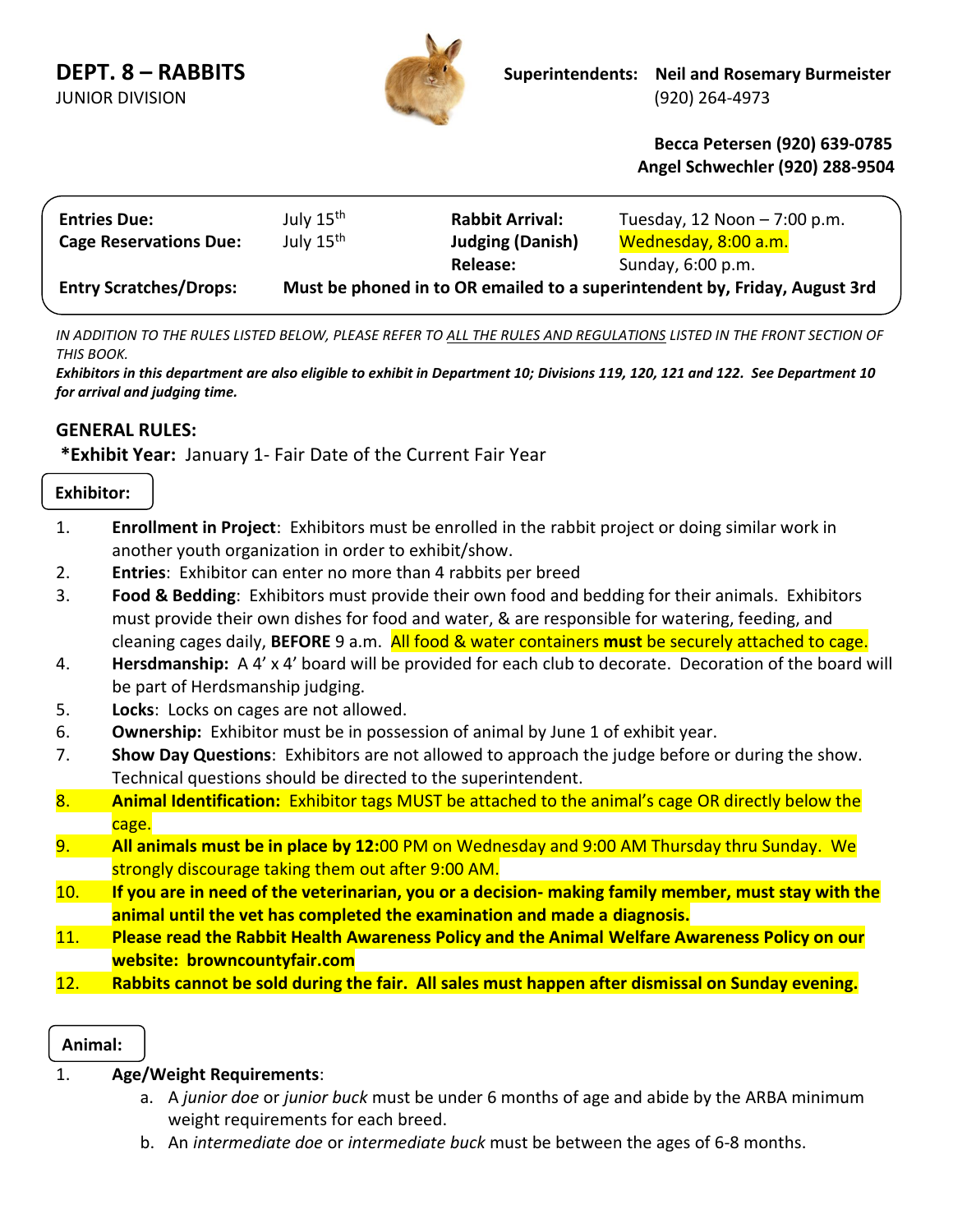- c. A *senior doe* or *senior buck* is over 8 months of age.
- 2. **Disease**: All animals must be free of disease or illness. Each animal will be checked as they are brought in. Animals found to have ear Mites, colds, sore hocks or other disease or illness shall be disqualified and/or removed from the Fair at the discretion of the veterinarian and/or the superintendent/exhibit coordinator.
- 3. **Entries**: Only one rabbit may be entered per class, except for the Meat Pen class.
- 4. **Identifying Mark:** Each exhibit must have a legible tattoo in the left ear. Tattoo may be with either Permanent marker or permanent tattoo.
- 5. **Spay/Neuter**: Any spayed or neutered rabbits should be entered as pet rabbits (Dept. 10, Div. 124)

| <b>PREMIUMS FOR DIVISIONS 86-116:</b>  | 1 <sup>st</sup><br>\$2.50 | 2 <sup>nd</sup><br>\$2.25               | 3 <sup>rd</sup><br>\$2.00 | 4 <sup>th</sup><br>\$1.50                               |
|----------------------------------------|---------------------------|-----------------------------------------|---------------------------|---------------------------------------------------------|
| *Champions - RIBBONS ONLY              |                           |                                         |                           |                                                         |
| <b>BREED DIVISIONS - COMMERCIAL:</b>   |                           |                                         |                           |                                                         |
| <b>DIVISION 86 - CALIFORNIAN</b>       |                           | <b>DIVISION 92 - SILVER MARTIN</b>      |                           |                                                         |
| <b>DIVISION 87 - NEW ZEALAND</b>       |                           |                                         |                           | <b>DIVISION 93 - ANY OTHER PUREBRED 6 CLASS RABBIT</b>  |
| <b>DIVISION 88 - FLEMISH GIANT</b>     |                           | <b>DIVISION 94 - CROSSBRED 6 CLASS</b>  |                           |                                                         |
| <b>DIVISION 89 - FRENCH LOP</b>        |                           |                                         |                           |                                                         |
| <b>DIVISION 91 - SATIN</b>             |                           |                                         |                           |                                                         |
| <b>CLASS NO.</b>                       |                           |                                         |                           |                                                         |
| 1. Senior Buck                         |                           | 5. Junior Buck                          |                           |                                                         |
| 2. Senior Doe                          |                           | 6. Junior Doe                           |                           |                                                         |
| 3. Intermediate Buck                   |                           |                                         |                           |                                                         |
| 4. Intermediate Doe                    |                           |                                         |                           |                                                         |
| <b>BREED DIVISIONS - FANCY:</b>        |                           |                                         |                           |                                                         |
| <b>DIVISION 90 - REX</b>               |                           |                                         |                           |                                                         |
| <b>DIVISION 95 - DUTCH</b>             |                           | <b>DIVISION 106 - LIONHEAD</b>          |                           |                                                         |
| <b>DIVISION 96 - ANGORA</b>            |                           | <b>DIVISION 107 - ENGLISH SPOT</b>      |                           |                                                         |
| <b>DIVISION 97 - FLORIDA WHITE</b>     |                           | <b>DIVISION 108 - ENGLISH LOP</b>       |                           |                                                         |
| <b>DIVISION 98 - HOLLAND LOP</b>       |                           | <b>DIVISION 109 - HARLEQUIN</b>         |                           |                                                         |
| <b>DIVISION 99 - JERSEY WOOLEY</b>     |                           | <b>DIVISION 110 - HAVANA</b>            |                           |                                                         |
| <b>DIVISION 100 - MINI LOP</b>         |                           | <b>DIVISION 111 - TRIANTA</b>           |                           |                                                         |
| DIVISION 101 - MINI REX                |                           | <b>DIVISION 112 - TAN</b>               |                           |                                                         |
| <b>DIVISION 102 - MINI SATIN</b>       |                           |                                         |                           | <b>DIVISION 113 - ANY OTHER PUREBRED 4 CLASS RABBIT</b> |
| <b>DIVISION 103 - NETHERLAND DWARF</b> |                           | <b>DIVISION 114 - CROSSBRED 4 CLASS</b> |                           |                                                         |
| <b>DIVISION 104 - DWARF HOTOT</b>      |                           | <b>DIVISION 118 - HIMALAYAN</b>         |                           |                                                         |
| <b>DIVISION 105 - POLISH</b>           |                           |                                         |                           |                                                         |
| <b>CLASS NO.</b>                       |                           |                                         |                           |                                                         |
| 1. Senior Buck                         |                           | 3. Junior Buck                          |                           |                                                         |

4. Junior Doe

- 1. Senior Buck
- 2. Senior Doe

**DIVISION 115 – MARKET:**